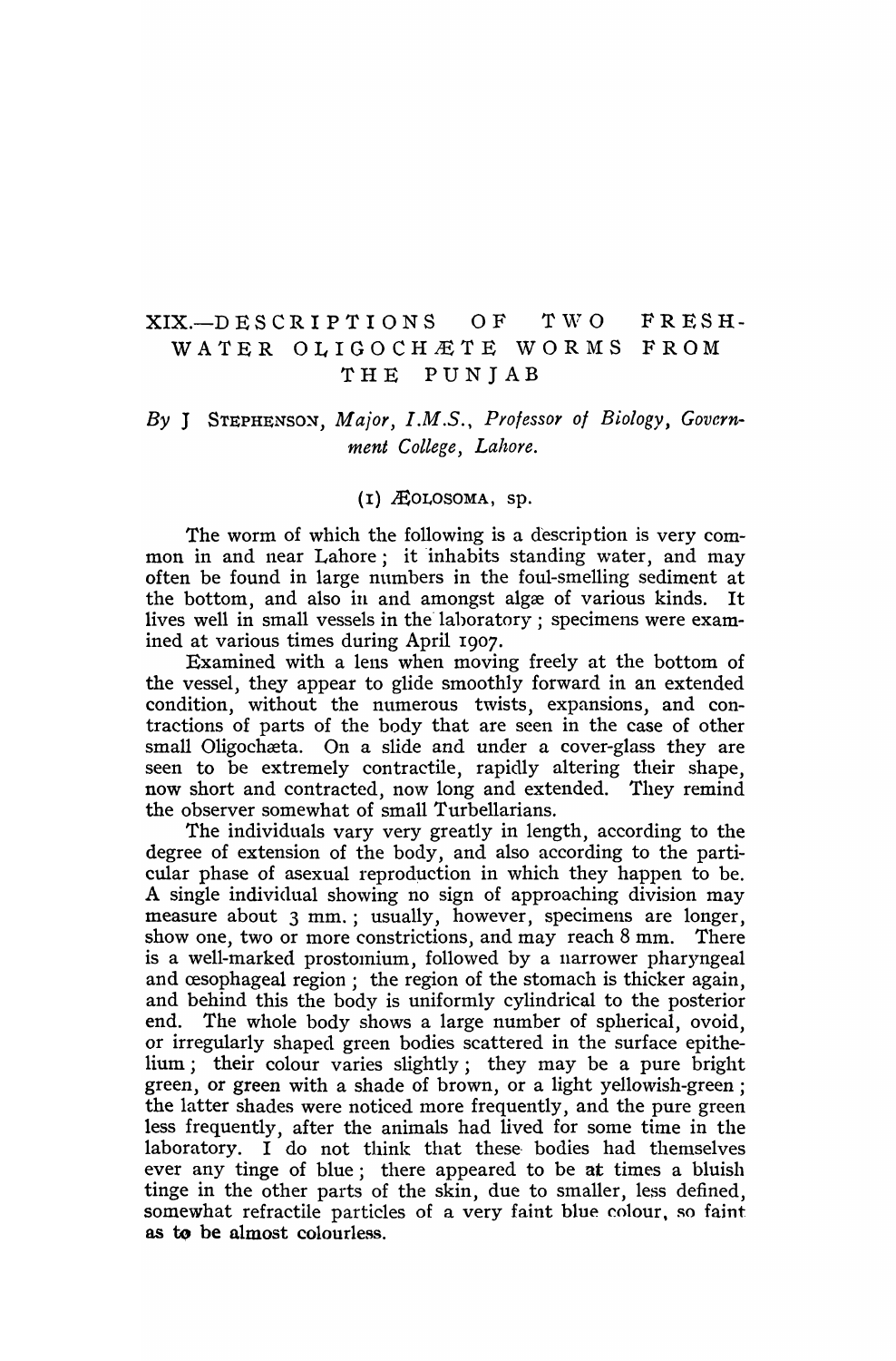*Segmentation.-The* prostomium is large, broad and somewhat shield-shaped (v. pl. viii, fig. 1). It is broader than the following segments, and is ciliated at its rim and on its ventral surface. No ciliated pits were seen, but ciliary action appeared sometimes to be especially well marked in two grooves leading to the angles of the mouth; possibly the grooves were not permanent. The smallest number of serial setal bundles met with in a complete animal was ten; and animals showing a larger number than this showed also, both by the arrangement of the bundles and by commencing constrictions, that they were preparing to divide (v. diagrams in text-fig. I). The normal number of segments for a single individual is thus probably about eleven.



FIG. 1.-Diagrams illustrating various phases of asexual reproduction in *Æolosoma* sp.

*A sexual multiplication.-Diagrams* illustrating various phases are shown in text-fig. I. It will be seen that the anterior, or original, animal of the chain bears eight, nine, ten or eleven serial setal bundles; but of these the last, or the last two or three, are evidently (as is indicated in the diagrams) of new formation. The zone of budding, therefore, seems to arise after the seventh or perhaps sometimes the eighth setal bundle, *i.e.,* after the eighth or ninth segment; and the intercalation of two or of three segments in this place and subsequent fission would give us the " normal" individual of eleven segments referred to above. In the hinder part of the chain the division into individuals seems to be much more irregular; thus in text-fig. I  $f$  we appear to have had the establishment of three zones of budding behind each of three originally successive segments.

*Seta*.--Both dorsal and ventral setæ are of the same type,-long, smooth, straight, hair-like; in both dorsal and ventral bundles, however, shorter setæ may be present, sometimes alternating with the longer ones in their position in the bundle; but though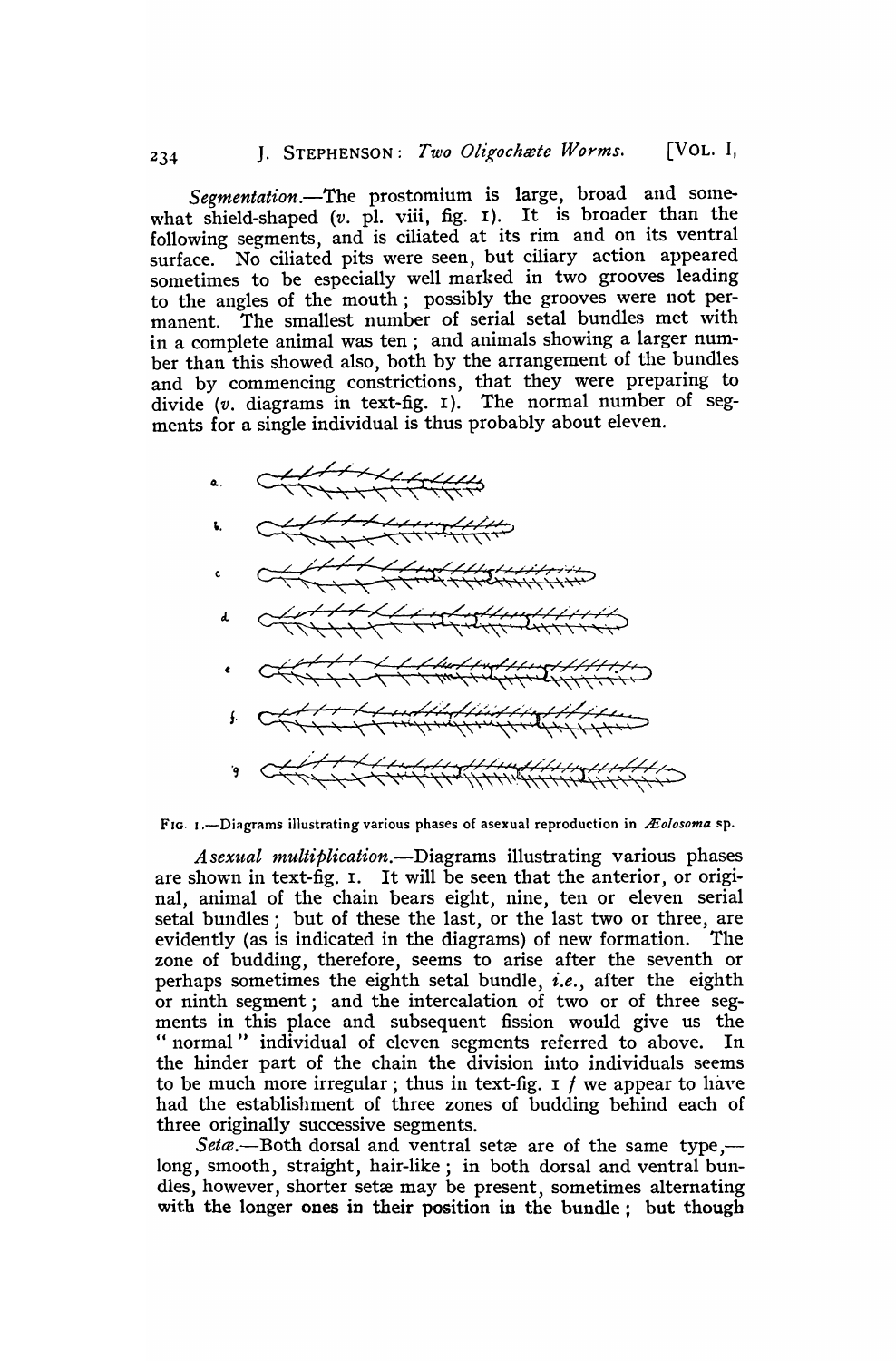$1907.$ 

varying in length all are of the same type. The *ventral* bundles contain usually from four to six setæ; the *dorsal* bundles contain from two to six and are, on the average, somewhat longer than the ventral. The general length of the setæ may be said to be about equal to the diameter of the animal. Both groups of setæ begin in the second segment.

*Body-cavity.-There* are no lymph-corpuscles in the bodycavity. There is one very definite septum, at the sides of the 'pharynx, representing the division between first and second segments. Besides this there are a large number of connecting strands between the alimentary tract and the body-wall: they are fine and thin in the region of the pharynx,. thicker posteriorly between the intestine and body-wall, where they have a granular proto plasmic appearance. At the site of a future division they are thicker and more numerous, the condition almost amounting to a fusion between intestine and body-wall. Numerous strands are inserted into the dorsal blood-vessel.

*Alimentary tract.-The* mouth is bordered ventrally by' a prominent lip, mobile and ciliated. There is no buccal cavity separate from the pharynx; the œsophagus occupies the second and third segments and is of approximately uniform diameter throughout; bunches of oval or: spherical granular cells may be seen attached to it in a grape-like fashion, especially posteriorly (v. pl. viii, fig. 3). The stomach occupies segments  $4-7$ ; it is not very sharply delimited from the intestine; it may contain in its wall a number of spherical colourless globules, or perhaps vacuoles, about the same size as the green bodies in the skin. The intestine, which follows, may also contain a number of particles in its walls; but these are more refractile, less regular in shape, somewhat smaller, of a faint bluish tinge, and are apparently of the same nature as the similar bodies described in the skin; they also occur in the wall of the dorsal blood-vessel. Antiperistalsis is frequently observed throughout the length of the alimentary canal as far forwards as, and sometimes including, the stomach; and a reversed ciliary action (postero-anterior) is constantly going on in the intestine. Diatoms and mineral particles are found in the stomach and intestine.

*Vascular system.-The* blood is colourless and contains no corpuscles. The dorsal vessel is contractile; it bifurcates in the prostomium in front of the mouth, and the branches unite to form the ventral vessel beneath the pharynx. There are no transverse commissures.

N *ephridia.-The* nephridia are coiled tubes, with small ciliated funnels lying unattached in the body-cavity. The first occurs behind the first setal bundle; seven may sometimes be distinctly counted, while at other times there are apparently only six. None appeared to be modified in any way.

*Nervous system.-The* cerebral ganglion appears under two shapes; sometimes as a simple, transversely placed oval mass, sometimes having in addition two lateral, posteriorly directed,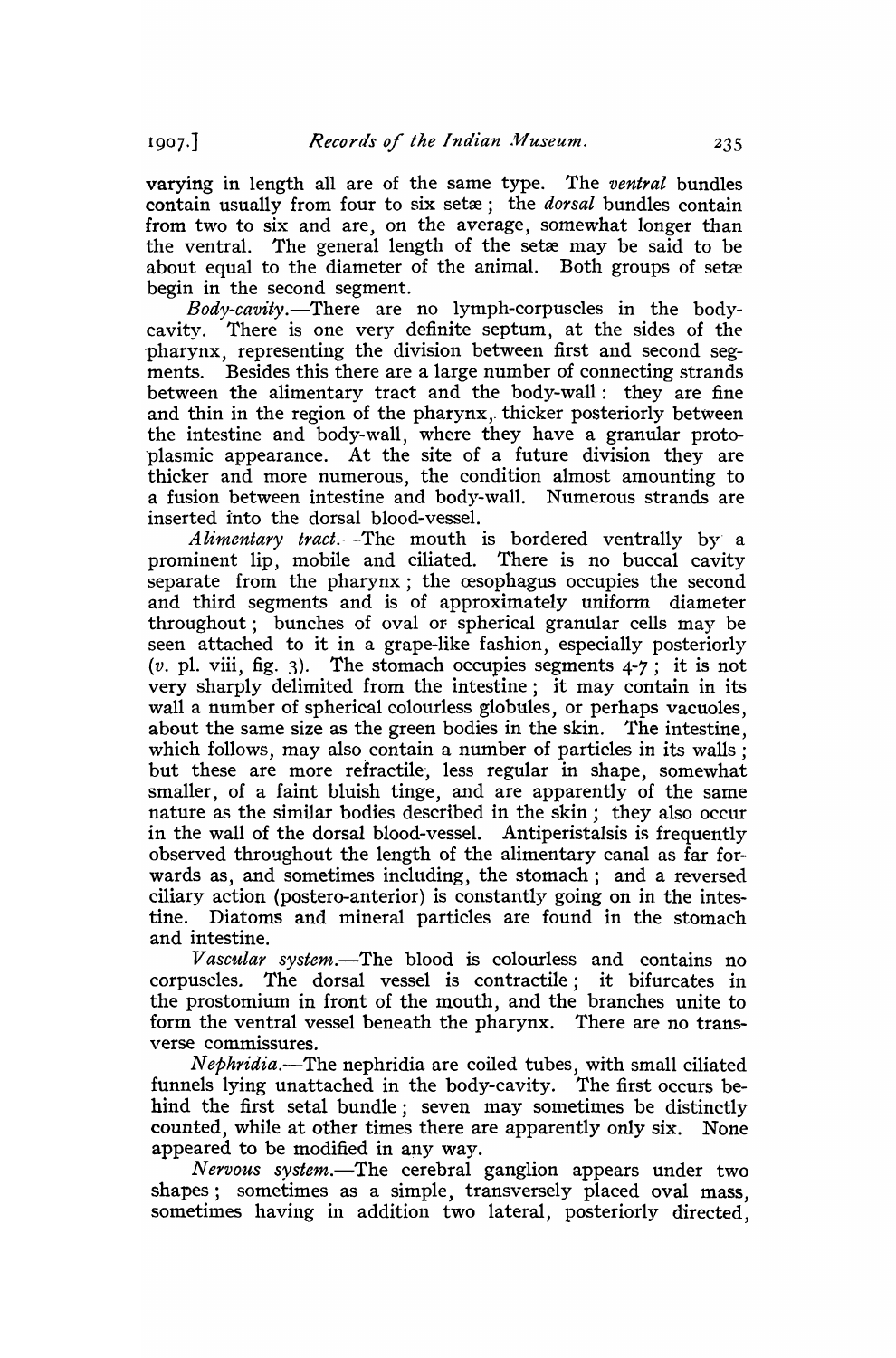rounded cornua. It is much easier to see in some cases than in others, but is never very prominent. While the two forms shown in fig. 4 may certainly both be recognised in different animals, the difference may possibly be explicable, partly at any rate, by a difference in the degree of protrusion or retraction of the prostomium; the effect of protrusion might be to double back the ends of a normally oval-shaped, transversely-placed ganglion. I have, however, no observations to show whether this is so, as it is impossible to follow the shape of the ganglion during any movement of the animal. There are no pharyngeal commissures and no ventral cord. Fine hairs, perhaps sensory, are distributed over the whole body. On the under surface of the prostominm are certain cells which stain a deep blue on the addition of a little methylene blue to the water in which the animal is being examined; these may perhaps be special sense-cells.

No *genital organs* or clitellum were seen.

The above described species of Æolosoma appears to have most affinity with  $\mathcal{E}$ . *headleyi*, Beddard, of which  $\overline{I}$  transcribe the specific characters as given in Michaelsen's *Oligochata*. "Kopf*tappen breitcr als die folgenden Segm. Oeldriisen leuclttend grun, manChl1tal ins Blii'l/'liche spielend. Borsten siimtlich lang, haar- /or11tig, S-/ormig geschu:eift. Gehirn hinten grade abgcstutzt* (?). 8-9 N *ephridien-paare, erstes hinter dem* I *Borstenbundelpaar. Massig gross (L. ca.* 2'5 *mm.* ? )."

The question of colour and of the site of the element of blue in the species here described has been entered into above, and also the question of the shape of the cerebral ganglion, about which in  $\tilde{x}$ . headleyi there would appear, from Michaelsen's note of interrogation, to be some doubt; I do not, however, think that in any case its shape could, in the species now described, be said to be " cut off straight behind." A greater number of nephridia is given for  $E$ . *headleyi* than those I have been able to count. The length is perhaps not a very important point.

There remains only the question of the setæ. I cannot find that in this species there is any· S-shaped curve; they may, of course, be temporarily curved through the resistance of the water or pressure of the cover-glass; but examined at rest, without a cover-slip, such a curve, if present at all, is of the very slightest, and is not S-shaped.

The general resemblance, however, of this form to *Æ*, *headleyi* would appear to be considerable, and it may be possible to unite the two under that name.

The above species will doubtless receive formal description and a specific name from Dr. Michaelsen in his Monograph on the Indian Oligochæta, soon to appear; as, however, it is difficult to be certain of details of internal anatomy in preserved specimens, it seemed worth while to give a description based on examination of the living animal; so that, although appearing before Dr. Michaelsen's work, the above notes are really supplementary and logically posterior to it.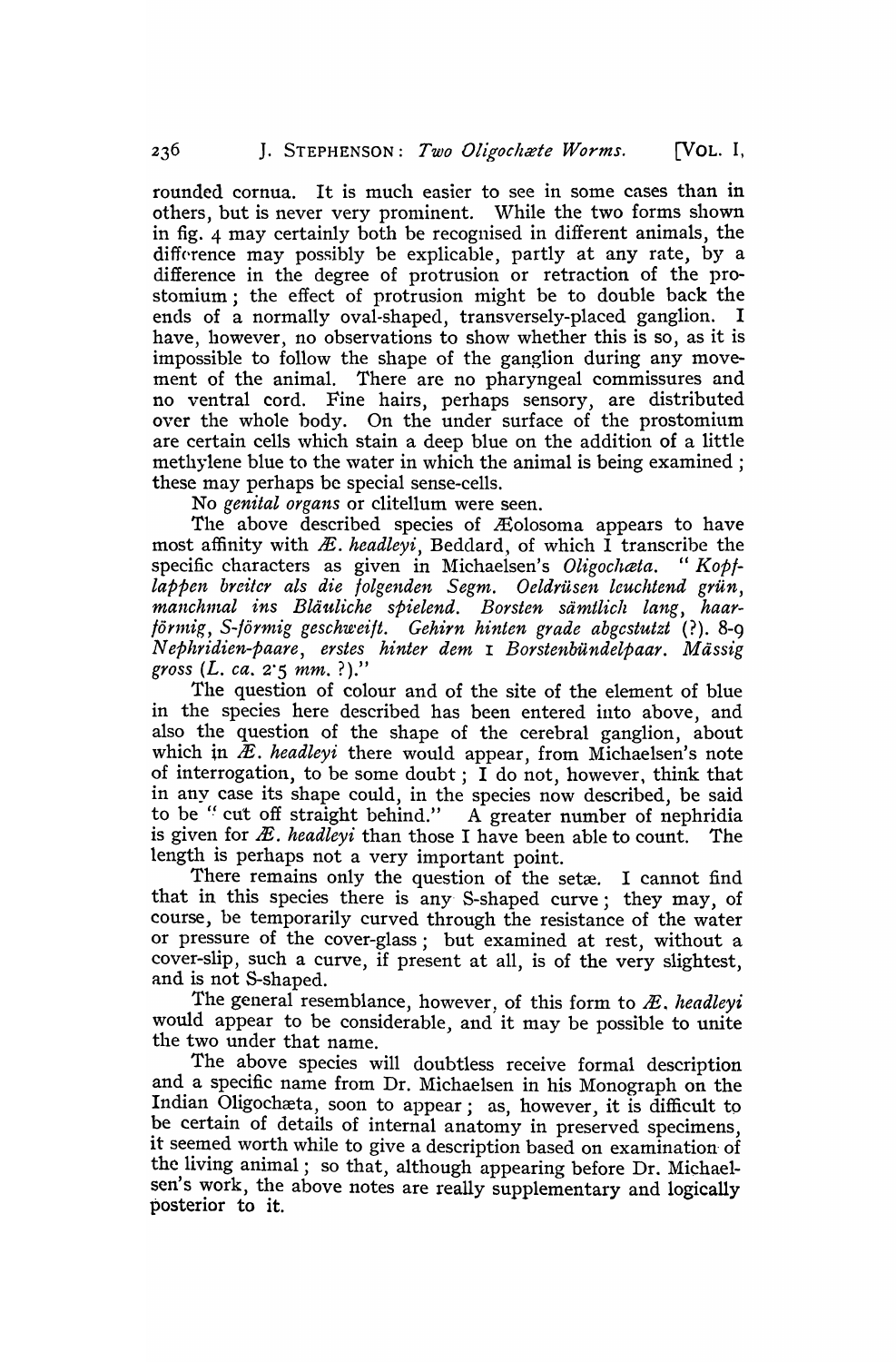### (2) CHÆTOGASTER PELLUCIDUS,  $n$ . sp.

The following interesting form was obtained in the tank in the p'easure-gardens at Shalimar, and was also found in fair numbers in the duck-pond in the Lahore Zoological Gardens. Specimens were under observation in the laboratory at various times during April 1907.

*External characters.*—The worm is much larger and thicker than C. *punjabensis*, recently described from Shalimar. The ordinary length is about 5 mm., but some of the longer chains, especially when extended, may reach 10 mm. Its general shape will be immediately understood by a reference to the figures in plates ix and  $x$ ; fig. I, however, was drawn from a somewhat contracted specimen, and the usual shape is more accurately expressed by some of the other drawings. The animal is very transparent.

It seems unnecessary to describe a prostomium, the mouth being large, obliquely placed ventro-anteriorly, and reaching to the anterior extremity of the animal. The pharyngeal region is beset externally with a large number of minute irregularities, prabably small chitinoid, or at least cuticular, elevations (v. fig. 1), mostly elongated in an antero-posterior direction; their shape and disposition are represented in text-fig. 2. The anus is terminal. The animal is very contractile, and may, in this condition, appear to be little more than half its normal length, and double its normal thickness. It moves largely by means of these contractions and extensions of the body assisted by its setæ; in backward progression the hinder end of the body may be first over-extended, then sharply flexed; the setæ, with their points directed forwards, are thus brought to impinge forcibly on any subjacent object, which seryes as a point of resistance as the animal thus jerks itself backwards. In anterior progression the points of the setæ are directed backwards.

*Segmentation.-The* rudimentary nature of the prostomium has been mentioned; neither it nor any of the succeeding segments are marked off by any external annulation, and other means of delimiting the segments also fail us in the anterior part of the body. As elsewhere, the first group of setæ may be supposed to mark the second segment; but posterior to this there is a region of the body which is entirely achaetous, which possesses no nephridia, where the ventral nerve cord is not marked by distinct ganglia, and where the septa also are irregular or wanting. There can, however, be little doubt that the second group of setæ belongs to the sixth segment, since this is the rule in the genus *Cluetogaster,*  to which in other respects the present form shows a close correspondence. In C. *punjabensis*, for example, the segments can be counted by means of the septa; and there can be no doubt of the close relation between that species and the present form. The body is continued posteriorly to a variable length, the segments being marked throughout this extent by definite septa, by the setal bundles and by nerve ganglia. The shortest animal I have met with (text-fig. 2) showed in all eleven segments, and this may be taken as the normal length of a single individual.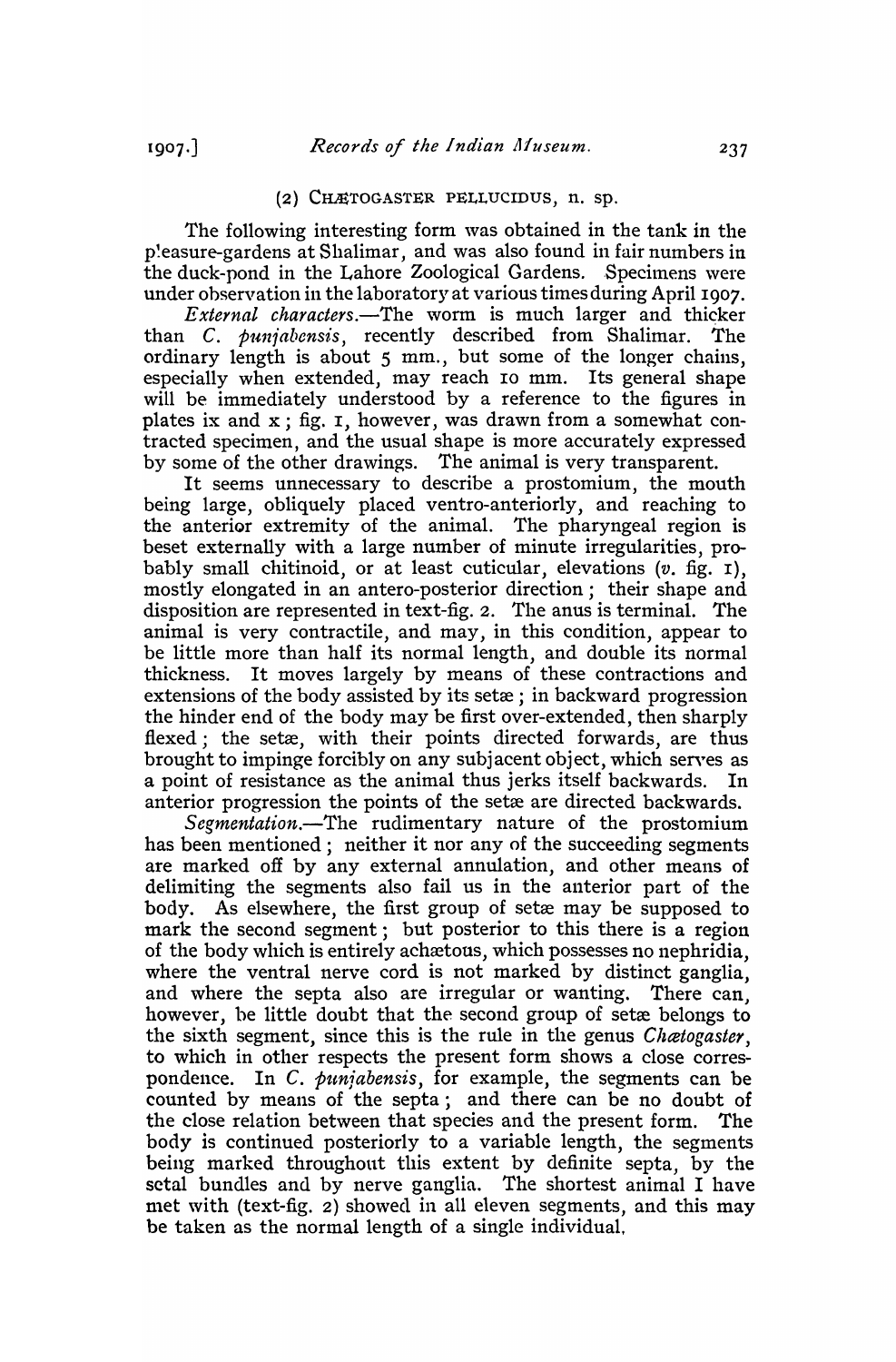

FIG. 2.  $-An$  animal of eleven segments; the lateral expansions of the nerve-cord are well seen. The blood.vessels are indicated by cross.shading. The nephridia here and in subsequent figures are diagrammatic.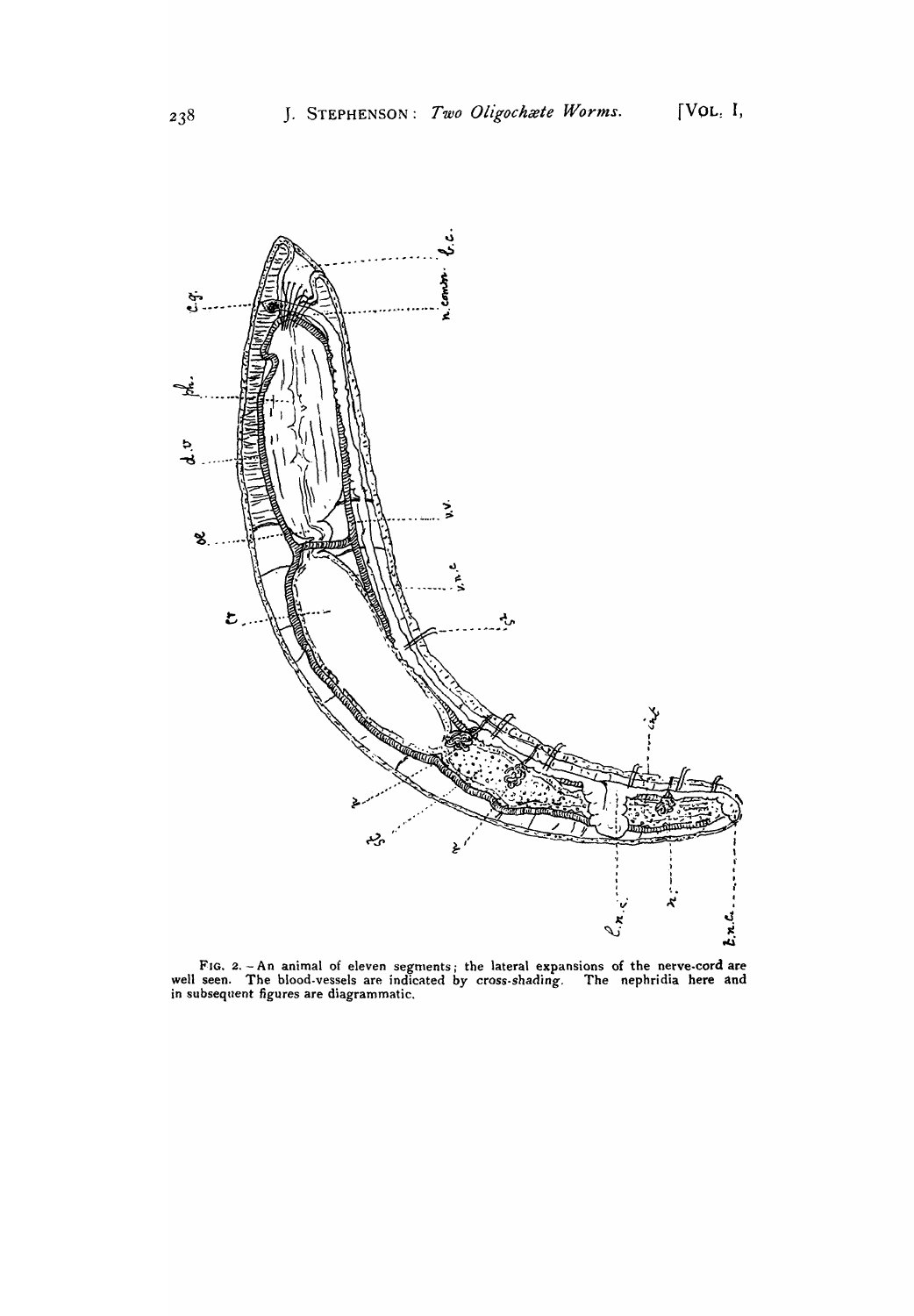*Asexual reproduction.-The* ('normal single individual" is, however, very rarely met with; since in the large majority of cases indications of approaching fission are evident. Indeed, speaking strictly, I believe that such indications are always to be met with, and that even in the specimen represented in text-fig. 2, the arrangement of the nephridia and the lateral extension of the nerve-cord (here unusually evident) indicate preparations for renewed division.

Figure 3 shows a specimen which is slightly longer than the above, has an additional nephridium, and is producing new segments posteriorly, as indicated by the terminal minute new setæ. This-and the same applies to several of the figures referred to in the following few paragraphs--was drawn originally to illustrate other points; the nerve-cord is here not represented, but an irregularity of the septa about the ninth and tenth segments probably indicates the production of new segments at this place.

Figure 4 represents a considerably longer animal. A definite constriction divides it into two halves, of which the anterior is in exactly the condition of text-fig. 2; the posterior contains also three nephridia, with an interval between the second and third, where a lateral extension of the nerve-cord is beginning to grow dorsalwards. This posterior portion evidently only requires the elongation of its fore-part and the addition of the first setal bundles to bring it also into the stage of the animal represented in text-fig. 2.

Figure 5 shows this elongation and addition of the first setal bundles (directed from the first forwards, not perpendicularly outwards) as having taken place. But in this and the subsequent examples the two chief components of the compound animal have, before separation, developed further than the already separated individual of text-fig. 2, which seems to have become free at an unusually early stage. There seems here to be a slight irregularity in the development of the nephridia.

Figure 6 shows, as measured by the number of segments and the development of the nephridia, a more advanced stage than the last, though the actual division into two is apparently more remote. It shows a typical distribution of the nephridia; and a num ber of extremely minute, newly developing setal bundles, distinguishable only with the high power, afford a good demonstration of the various positions where new segments are being intercalated.

Figure 7 illustrates again the slight irregularities which may occur in the time of appearance of the nephridia. This specimen contains one nephridium less than the last, though the most anterior setal bundle of the posterior component is better developed, and the minute setæ at the zones of budding are-or were in the original specimen-rather more in evidence. In this, as well as figs. 5 and 6, it will be seen that attention has been paid to the irregularities of the skin surface at the sites of future division. Figure I shows a very similar stage.

The longest animal of which I have any note, was also the only one in which reproductive organs were seen. Sexual and as exual modes of reproduction do not, therefore, exclude each other, Here the two chief components each consisted of three portions.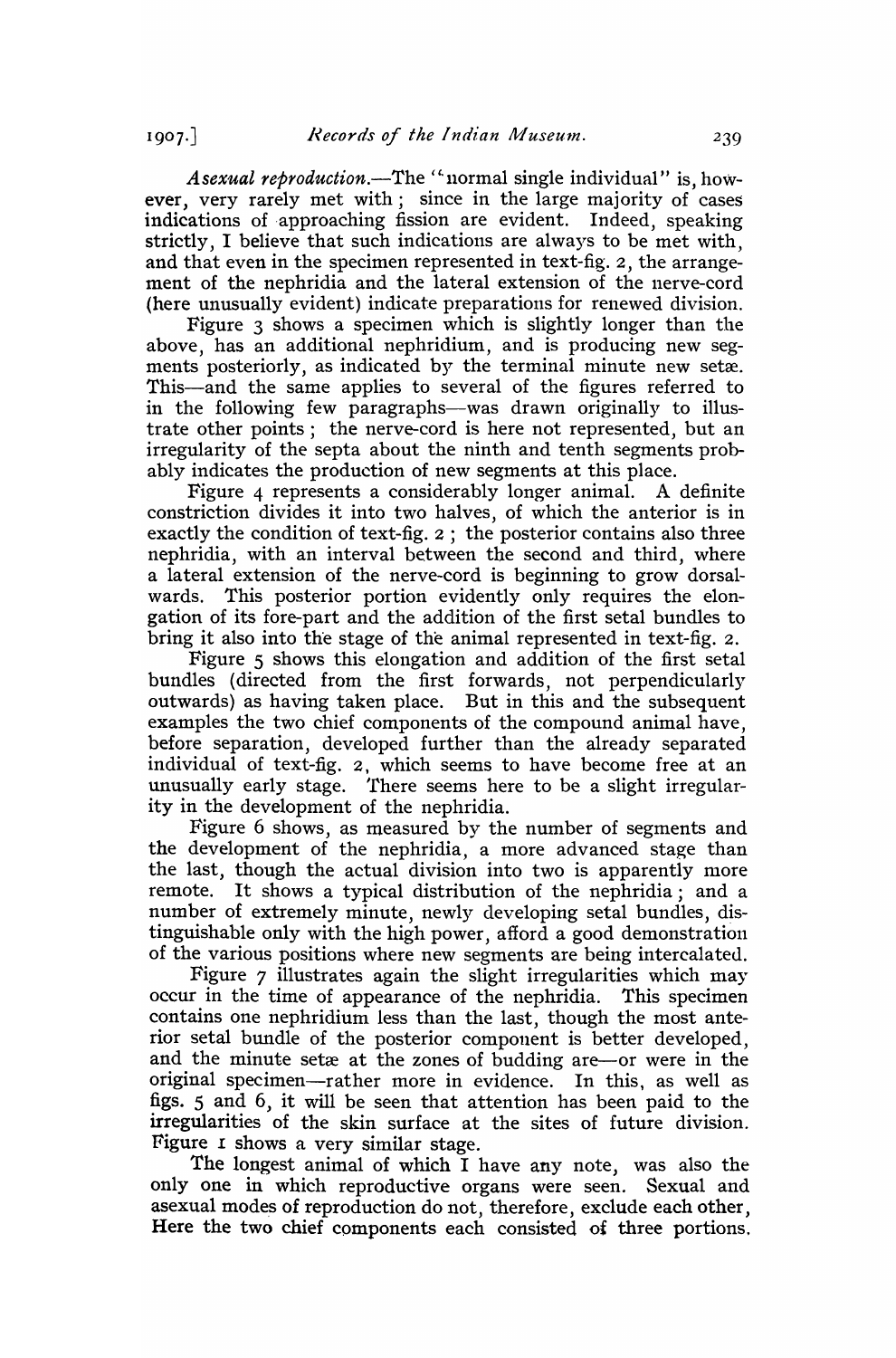so that the whole chain was composed of six individuals or their rudiments. As regards the posterior of the two chief components, its anterior section was sufficiently distinct, while a further subdivision in front of the sixth setal group, reckoned from behind, was evidenced by the constriction and absence of nephridia at this part. The corresponding subdivision in the anterior animal was less evident owing to the non-development, up to that time, of nephridia behind the level of the slight constriction.

We can now, I think, summarize the history of asexual reproduction in this species as follows: The normal single individual consists of about eleven segments, but, in the spring of the year at any rate, it is seldom found, and does not usually separate till it has attained a greater length than this. It contains, typically, two nephridia in the seventh and eighth segments; it also shows already a zone of budding behind the eighth segment; a nephridium, if present in the tenth segment, will ultimately become the first of a posterior animal. About eight segments are intercalated at the zone of budding, the three· anterior of which belong to the anterior half, and the five posterior become the anterior five segments of the second animal; the setæ of the ninth original segment become the second setal bundle, *i.e.*, the setxe of the sixth segment, of the second animal. The posterior end of the whole animal produces three new segments, whereby we now have twenty-two in all, eleven for each half. The animal, however, seldom divides at this stage, the components remaining attached until at least

a part of the above cycle has been repeated in each of them.<br>Seta exactle are are no dorsal seta as The ventral setae are slender, somewhat small compared with the size of the 'animal, slightly curved in an *)* shape, with two unequal prongs and a small nodulus (v. text-fig. 3 A). Those of the second segment are directed



FIG. 3.-A, ventral seta of C. *pellllcidus;* B, genital seta.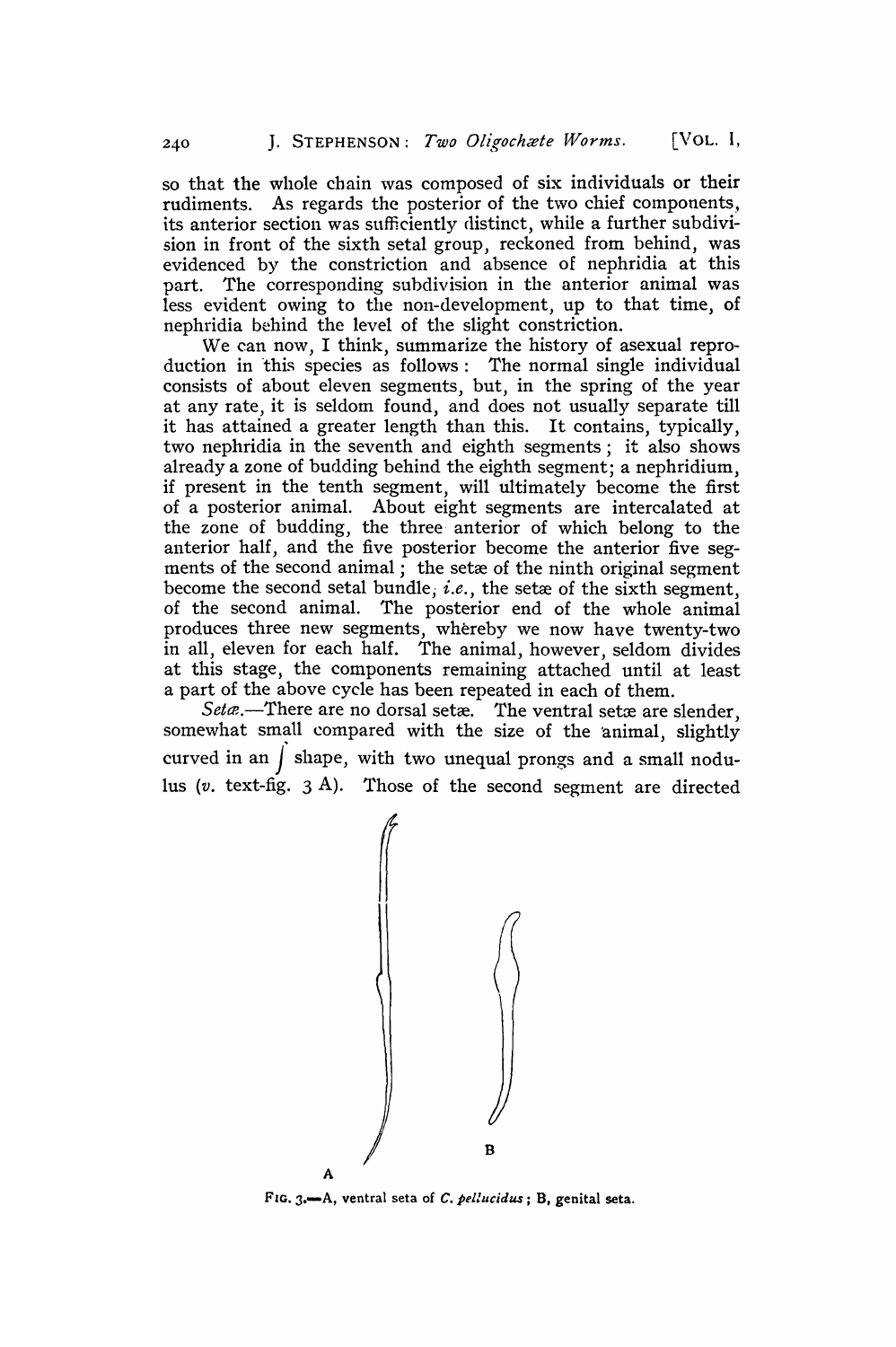anteriorly, and when brought into use are spread out in a fanshaped manner; they do not, at rest, reach the mouth, and I have not seen them used for prehension of food. The next bundle of setæ belongs  $(v, \text{ant.})$  to the sixth segment, and is situated about the junction of the middle and posterior thirds of the crop. The two following bundles are placed in the region of the stomach; other bundles follow segmentally to the posterior end of the body,

The number of setæ in each bundle is very commonly five; or, in the second segment, six or seven; two, three and four are also met with.

In the only specimen met with which showed sexual organs, the setxe of the sixth segment were modified  $(v. \text{text-fig. } 3 B)$ . They were shorter, stouter, with well-marked nodulus, not forked, and did not project. In another specimen which, however, had no sexual organs, these setæ were shorter than those of the next segment. and did not project as much; they had the usual two prongs.

The setal sacs are not conspicuous, the internal ends of the setæ appearing to be merely connected with a number of fine radiating contractile strands. The setæ may be rotated; the hooked free end pointing sometimes forwards and sometimes backwards, according to the direction of progression, except probably in the case of the first setal bundle.

*Body-cavity.-The* body-cavity is traversed by septa, of which the first is well-marked, thick and situated behind the pharynx; the second is thinner and is placed at the beginning of the crop; these two may be taken as delimiting the second and third segments posteriorly. The next definite septum is near the posterior end of the crop, and there is also a septum at the middle of the stomach .; these show the extent posteriorly of the sixth and seventh segments: septa occur intersegmentally in the posterior part of the animal.

Besides the septa, there are a number of irregularly placed fine strands passing between alimentary canal and body-wall, especially numerous and perhaps contractile in the region of the pharynx.

On one occasion a number of corpuscles were observed in the body-cavity; these contained a number of colourless, refractile, oil-like globules, of different sizes, in their substance. Usually, however, the body-cavity is free from corpuscles.

*Alimentary canal.-The* mouth is large, circular, placed ventroanteriorly, and reaching as far as the anterior tip of the animal. The buccal cavity (v. text-fig. 4 C) succeeds, with the nerve commissure round its sides; the pharynx is conspicuous, occupying the second segment, attached by strands to the body-wall, and having normally only a narrow lumen. The esophagus (text-fig. 2, and pl. ix, fig. I) is a narrow tube leading to the crop; it occupies almost the whole of the third segment. The crop is the dilated portion of the canal in the fourth, fifth, sixth and part of the seventh segments; it is usually empty, and its walls are clearer than is the case in the stomach and intestine. A constriction in the seventh segment separates the crop from the stomach, the latter being also distinguished from the crop by the number of yellowish, refractile,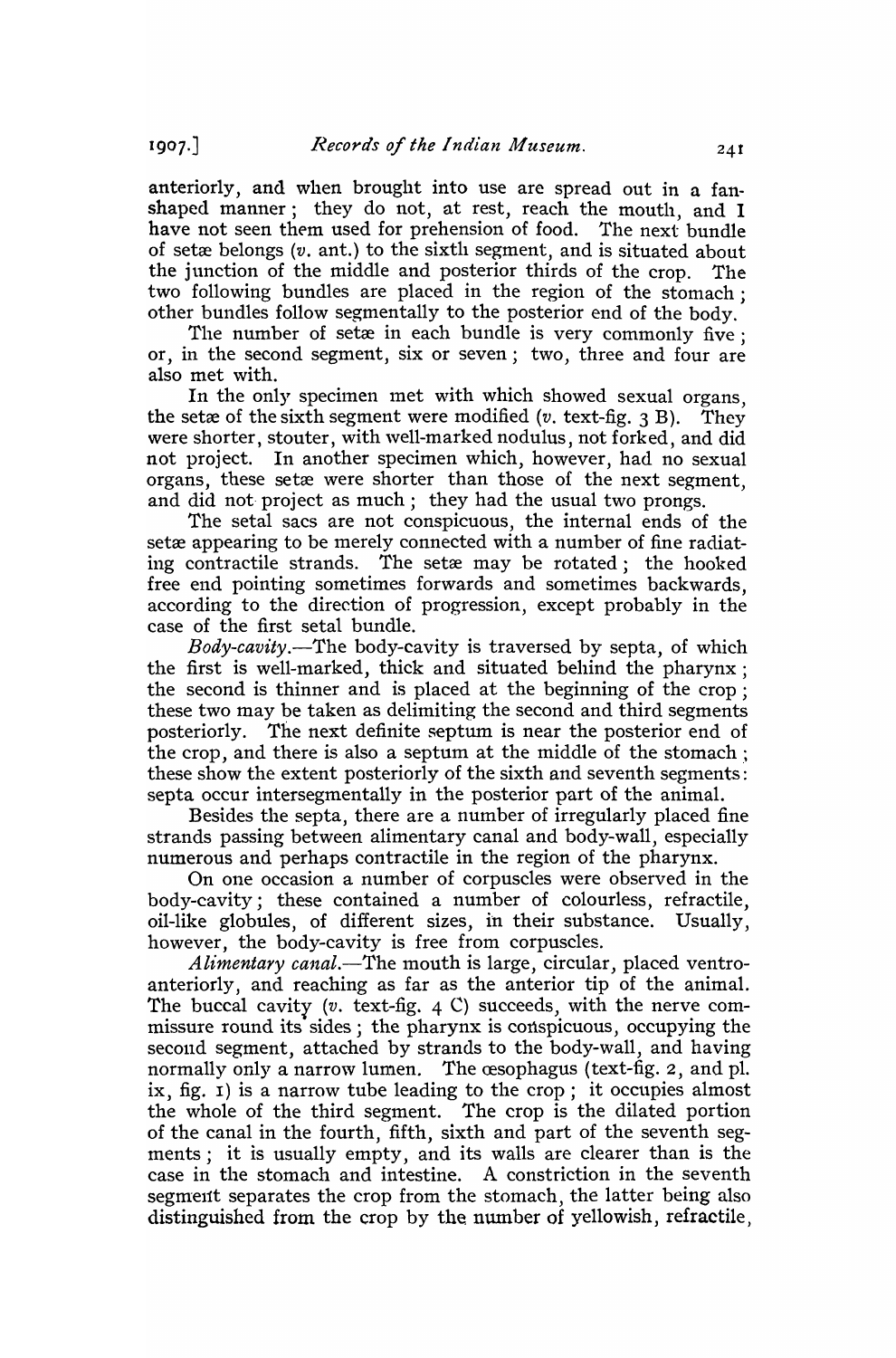oil-like globules in its wall: it frequently has a somewhat rhomboidal shape, owing to its being pulled out laterally by the attachment of the septum. The intestine follows, also dilated at the insertions of the septa; its walls are of the same character as those of the stomach. Ciliary motion may sometimes be detected in the intestine, but it is not of a conspicuous character, nor definitely in a postero-anterior direction, as is commonly the case in small aquatic Oligochæta.

These animals are carnivorous; on two occasions I found two specimens on a dead fly in the water; the stomach and intestine of others showed Paramoecia and other Ciliata, small Crustacea, Rotifers and Anguilluhe in their interior.

*Circulatory system.*—The dorsal vessel is contractile, the contractions progressing from behind forwards; it is attached to the dorsal wall of the intestine, stomach, crop and œsophagus, except at the angle between  $\alpha$  exophagus and pharynx; it is again attached to the wall of the pharynx in its posterior part, and becomes free anteriorly before it divides. It is continued as two lateral vessels at the sides of the buccal cavity, immediately posterior to the nerve-commissures  $(v. \text{text-fig. } 4 \text{ C})$ , which unite



FIG. 4.<sup>-</sup>A, anterior part of ventral nerve cord of *C. pellucidus*, in the extended condition; B, cerebral and buccal ganglia and their commissures; C, anterior end of animal, from the side. (Reference letters as in Plates ix and  $x_i$ )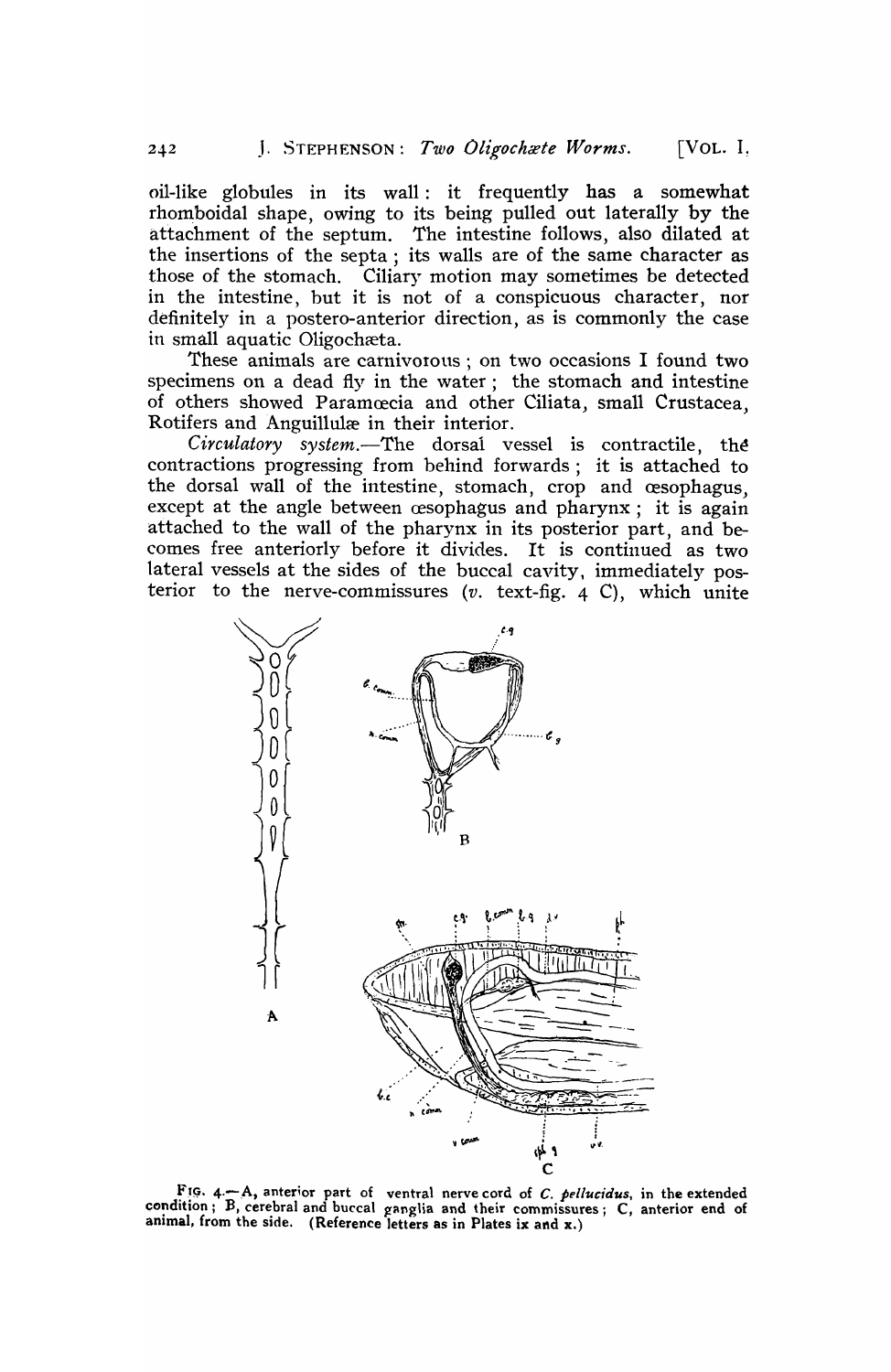ventrally in the ventral vessel. This is not contractile and is not attached to the wall of the alimentary canal. A pair of transverse connecting vessels ( $v$ , text-fig. 2) which are contractile are situated in the cesophageal segment in front of septum  $\frac{3}{4}$ . There is a capillary plexus in the wall of the crop similar to that described in  $\dot{C}$ .<br>*puniabensis* (v. pl. ix. fig. 10). The blood is colourless and  $p$ *unjabensis (v. pl. ix, fig. 10).* contains no corpuscles.

*Nephridia.*-The nephridia are long, finely coiled tubes, not attached to the septa, and without funnels; no ciliary motion is visible within them. Their position has been described above, and may be seen in the various figures.

*Nervous system.-The* cerebral ganglion is situated dorsal to the buccal cavity; it is indistinctly bilobed, elongated transversely, and may appear somewhat nodular in outline. The commissures are continued from its antero-Iateral angles. The ganglion frequently contains a quantity of granular opaque matter; this may be aggregated into an ovoid mass (text-fig. 5 A) in the



FIG 5.-A, cerebral ganglion of *C. pellucidus*, with symmetrical ovoid granular mass; B, the same, granular matter mainly unilateral; C. anterior part of ventral nerve-cord, in the usual somewhat contracted condition of the animal.

deeper and more posterior part of the ganglion; or it may extend as scattered granules some distance along the commissures; or it may be confined to the right (text-fig.  $\frac{1}{5}$  B) or left half of the ganglion; or 'it may be absent altogether. But even when most closely aggregated, the mass never has the bright shining appearance of the refractile particle in the cerebral ganglion of C. *punjabensis,* but is always dark and opaque.

 $1907.$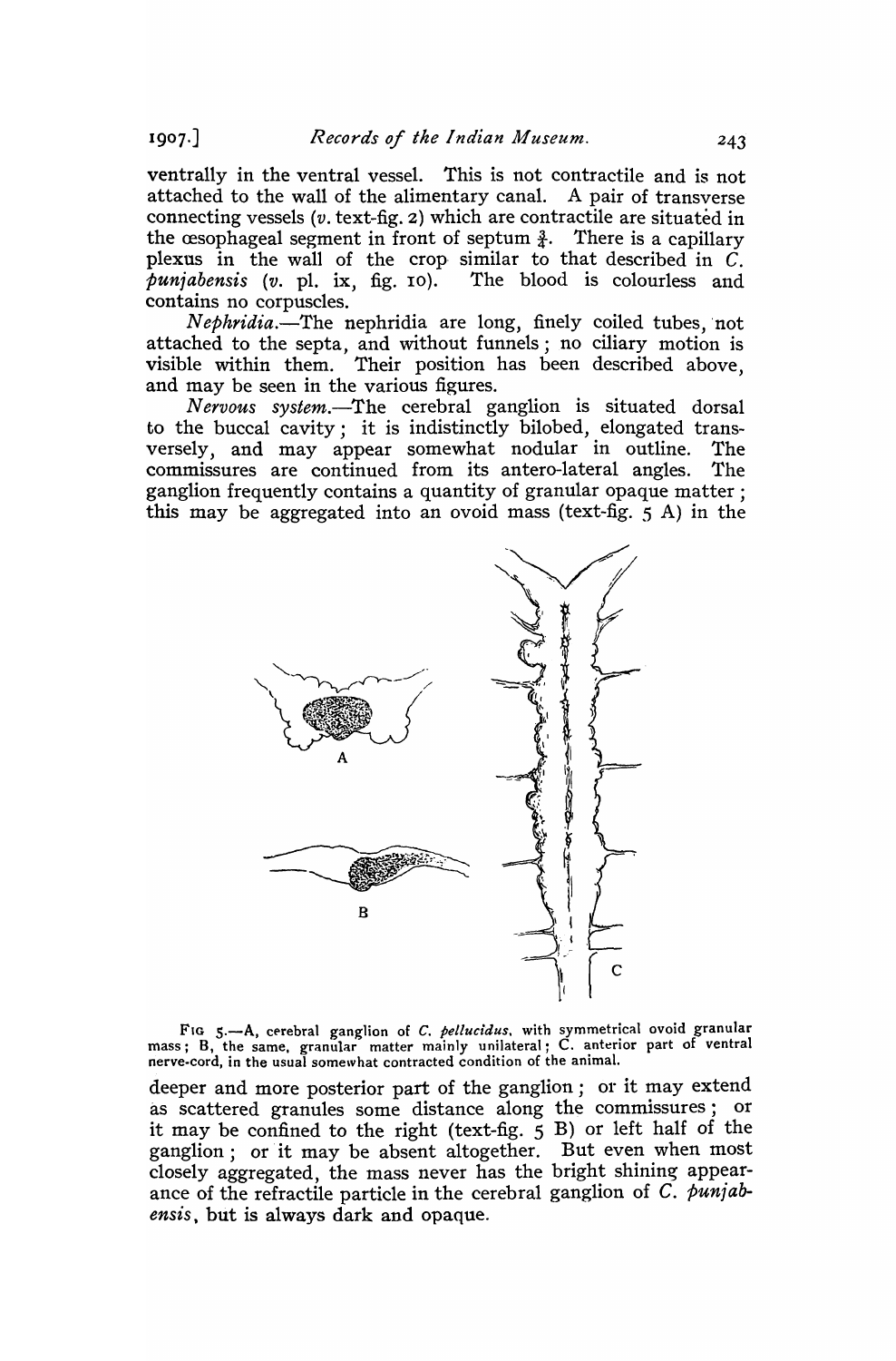The commissures lie at the sides of the buccal cavity and unite below; about one-third of their length from the cerebral ganglion they each give off a branch which proceeds in a posterior and dorsal direction, and curving inwards unites with its fellow in a loop dorsal to the pharynx; this loop shows two ganglionic swellings, one on each side, which are very evident in text-fig. 6,



FIG 6.-Anterior part of nervous system of C. pellucidus: buccal ganglia obvious, buccal commissures indistinct. (Reference letters as in Plates ix and  $x_i$ )

though the connecting strands were here scarcely discernible. The fibres appear to enter the loop from the ventral portion of the buccal commissure, not from the direction of the cerebral ganglion *(v.* text-fig. 4 B and C).

The ventral nerve-cord shows the longitudinal division into two in its anterior portion, which is characteristic of the genus. This is best seen when the animal is well extended; the separation between the halves then takes the form of elongated oval spaces with bridges passing from side to side between them. In the much more usual (under examination) somewhat contracted condition, the longitudinal division of the cord is much less marked, and appears as a series of small circular buttonholes with puckered margins (cf. text-figs. 4 A and 5 C); in this condition the outline of the cord is irregularly nodulated. This longitudinal division extends almost as far as the posterior end of the pharynx.

The ganglia are placed in each segment after the fifth at the level of the setal bundles. In the anterior. part of the body they are not clearly distinguishable, though on a lateral view a slight thickening of the cord appears to exist anteriorly where it is formed by the union of the commissures, and again just behind the posterior limit of the pharynx. The first ganglion, however, that is clearly recognisable is that of the sixth segment; all are seen better in a lateral view than in one from the ventral surface.

The lateral expansions of the nerve-cord at the site of a future division of the animal have been already referred to, and are illus-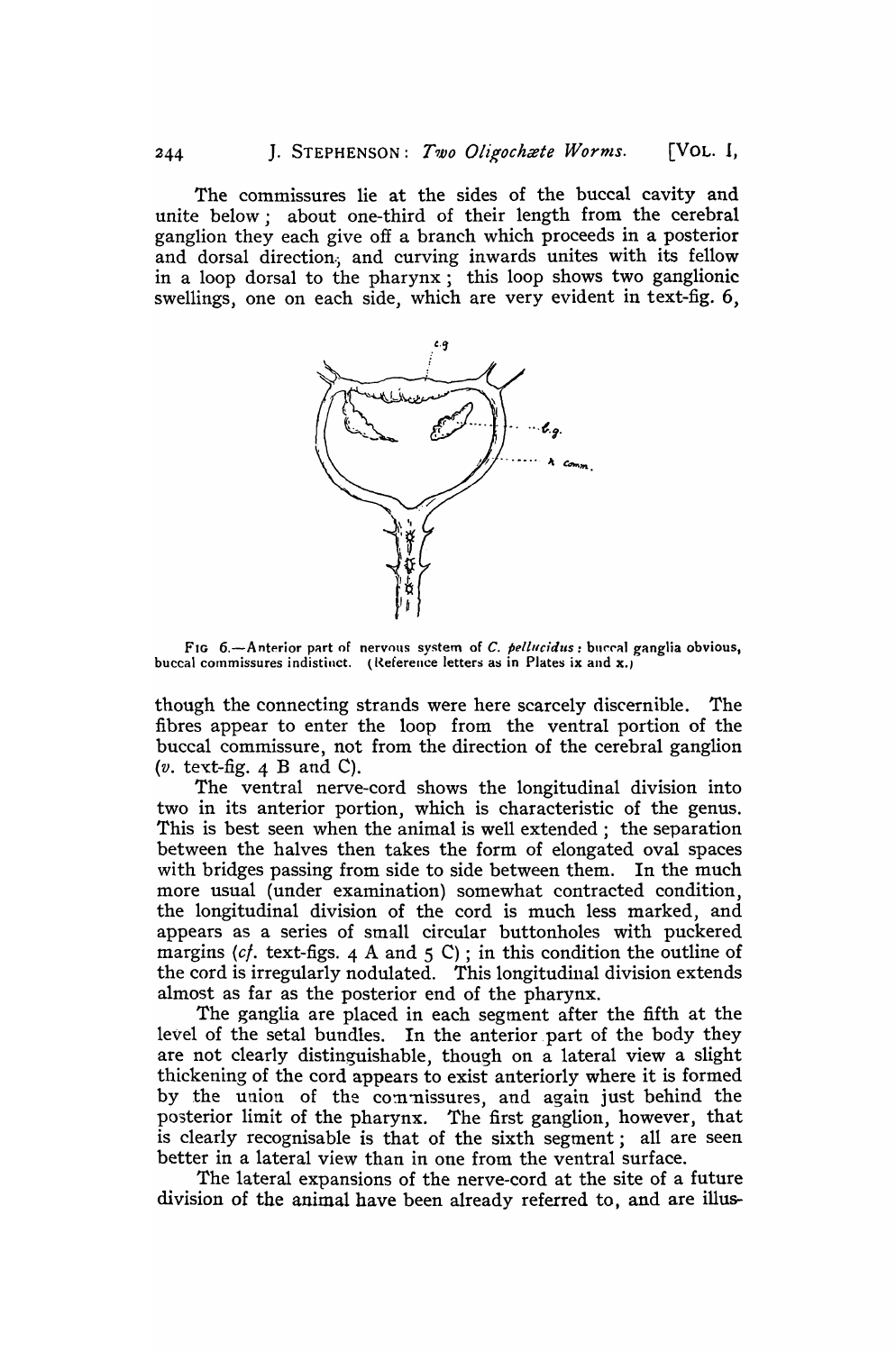trated in text-fig. 2; the terminal expansion in this particular case probably denotes that the animal has recently divided. The expansions are quite similar to those I have already described in C. *punjabensis;* they are more marked on the posterior side of the actual line of constriction, where they appear to develop into the nerve-commissures of the posterior animal *(c/.* some examples in figs.  $5$  and  $6$ ).

Sense organs.—A few fine hairs are seen at the anterior end of the body. The granular matter in the cerebral ganglion doubtless corresponds to the refractile particle in the same situation in C. *punjabensis.* 

*Reproductive organs.-I* found these organs only in one specimen (which was also dividing asexually), although within a few days of this I looked through a fair number of examples with a view to discovering others.

The male organs  $(cf. fig. 9)$  are situated opposite the middle region of the crop; a small spherical mass, in which no stuncture could be discerned, and seen only on one side, perhaps represents the testis; to its outer side lies a tube, straight or doubly bent, ending internally in a dilated portion, and externally on the surface at the level of the setxe of the sixth segment. A swollen part of this tube near its external aperture is occupied by an ovoid somewhat granular mass, and the external aperture itself is funnelshaped. I could not distinctly see an internal opening at the other end of the tube, nor was ciliary motion anywhere visible. The genital setx have already been described; there is a development of hairs around the aperture; and the skin is thickened here, so that seen laterally (fig. 10) there is a slight protuberance.

Scattered throughout the body, in the posterior as well as in the anterior of the two as yet undivided animals, were numerous sperm-morulæ; various stages in the development of these are represented in fig. 8, beginning with a small globular hyaline mass, in which the individual cells are but faintly visible with the high power of the microscope, and ending with a wisp of enveloped spermatozoa. The male products would therefore seem to ripen while floating free in the body-cavity.

The ovaries, of which one is shown in fig. 9, develop on the anterior face of septum  $\frac{a}{7}$ ; one ovum, in the figure referred to, is seen to be much larger than the rest; it had a clear refractile germinal vesicle which was enclosed by a zone of protoplasm somewhat clearer than that composing the mass of the egg. The receptacula seminis (as I take them to be) are two sacs, attached near their fundus to the septum at the anterior end of the crop (septum  $\frac{3}{4}$ ), and opening exteriorly as shown in fig. 9: they were of a hyaline appearance, and no distinct structure could be observed. No oviducts were seen. No clitellum was distinguishable.

The specimen whose reproductive organs are here described was examined on April 24th; the water containing it had then been kept in a vessel in the laboratory for a few weeks.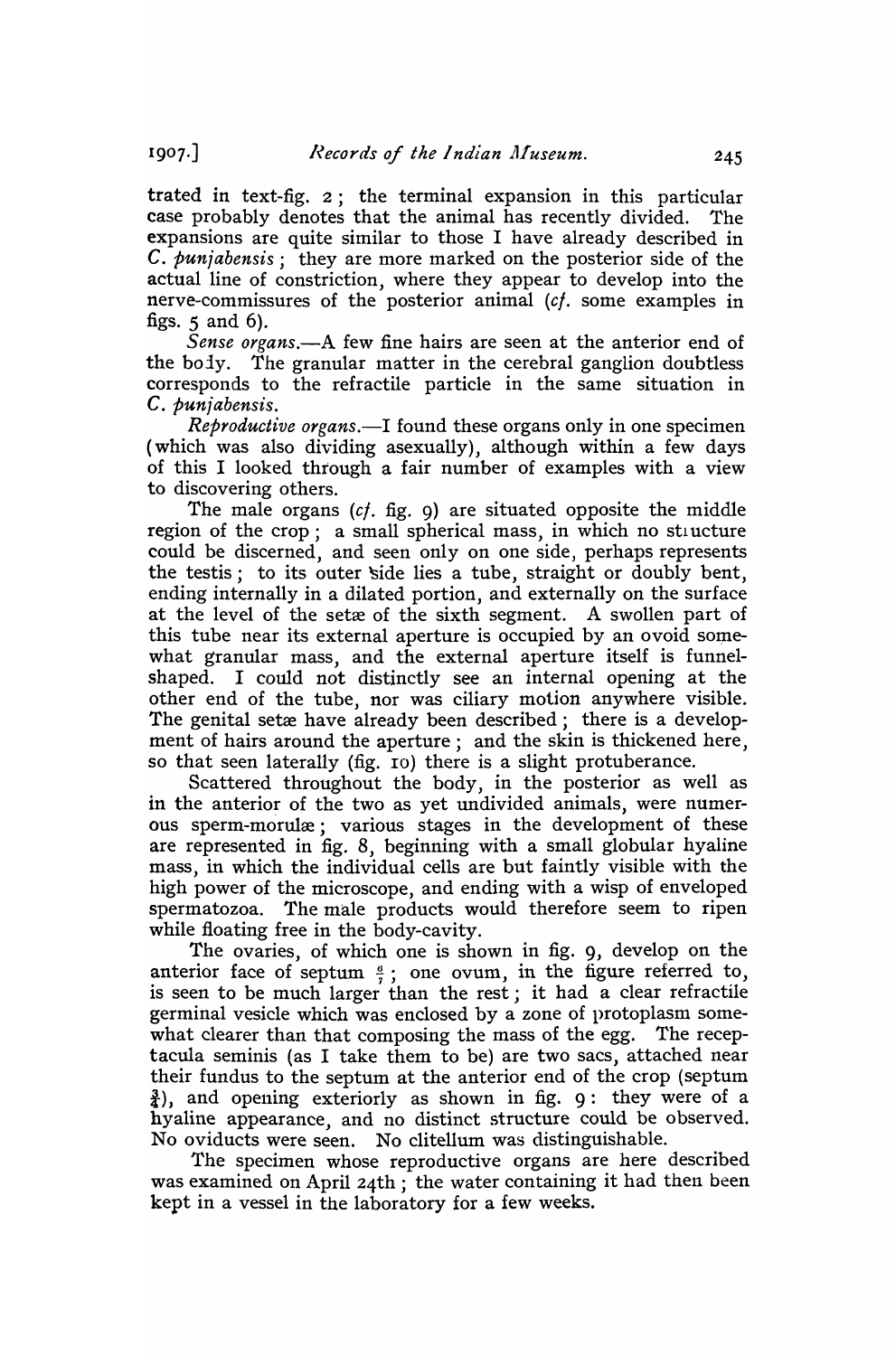## GENERAL REMARKS.

The animal described above agrees in most points with the definition of the genus *Chcetogaster* as given by Michaelsen. It differs, however, in not possessing a greatly elongated third segment, which is a characteristic of the genus as described by him; for though, as has been said, there is some difficulty in delimiting the anterior segments, still the third appears to be defined by septa on each side, and, as in C. *punjabensis*, to be practically commensurate with the cesophagus; and apart from this, whatever the exact limits of the first six segments may be, there is hardly room for any one of them to be "greatly elongated" without cramping some of the others almost out of existence. The receptacula seminis of this genus are also said to be in the fifth segment, while I have described them above as attached to the posterior face of septum  $\frac{3}{4}$ ; I would not, however, lay too much stress on the condition of the single, apparently not fully developed, specimen, in which these organs were found.

On the other hand, the resemblances between this form and the various species of the genus *Chatogaster* are many and evident; such, especially, are the absence of the dorsal and the arrangement of the ventral setæ, the single pair of lateral transverse bloodvessels, and the separation longitudinally of the anterior part of the ventral nerve-cord into two. It will be better, therefore, for the present to place this form in the genus *Chcetogaster,* as was done with C. *punjabensis*, and as Annandale has done with the allied species recently described by him; and I propose the specific name *pellucidus* for it.

Besides the presence of the cuticular prominences on the head, the distribution of the nephridia, the details of the asexual mode of reproduction, and the co-existence of asexual with sexual reproduction, a few further points of interest present themselves for remark.

With regard to the granular matter contained in the cerebral ganglion, it is interesting to recall the crescentic refractile particle in *C. punjabensis*, the sense-organ (? otocyst) in the cerebral ganglion of C. *bengalensis* (Annandale, *Journ. Asiat. Soc. Beng.*, New Ser., vol. i, No. 4, 1905, p. 117), and the definite otocyst (a relatively large, globular, transparent cyst) of C. *spongilla* (ib. id., vol. ii, No. 5, 1906, p. 188). With this may perhaps be brought into connection the condition in C. *diastrophus* (Gruith.), a European species, in the definition of which Michaelsen says, "gehun mit medianer Chitin (?)-Platte am Hinterrande." It seems possible that we have here a series of degenerative changes, from the fullydeveloped organ of C. *spongilla*, through the doubtful otocyst of C. *bengalensis,* to the apparently solid aggregate in the brain of C. *punjabensis* and the chitin-like plate at the posterior part of the brain of *C. diastrophus (cf. the position in <i>C. punjabensis*): finally we have the dispersal in granular form of this solid matter, as in most specimens of C. *pellucidus,* or its entire absence, as in other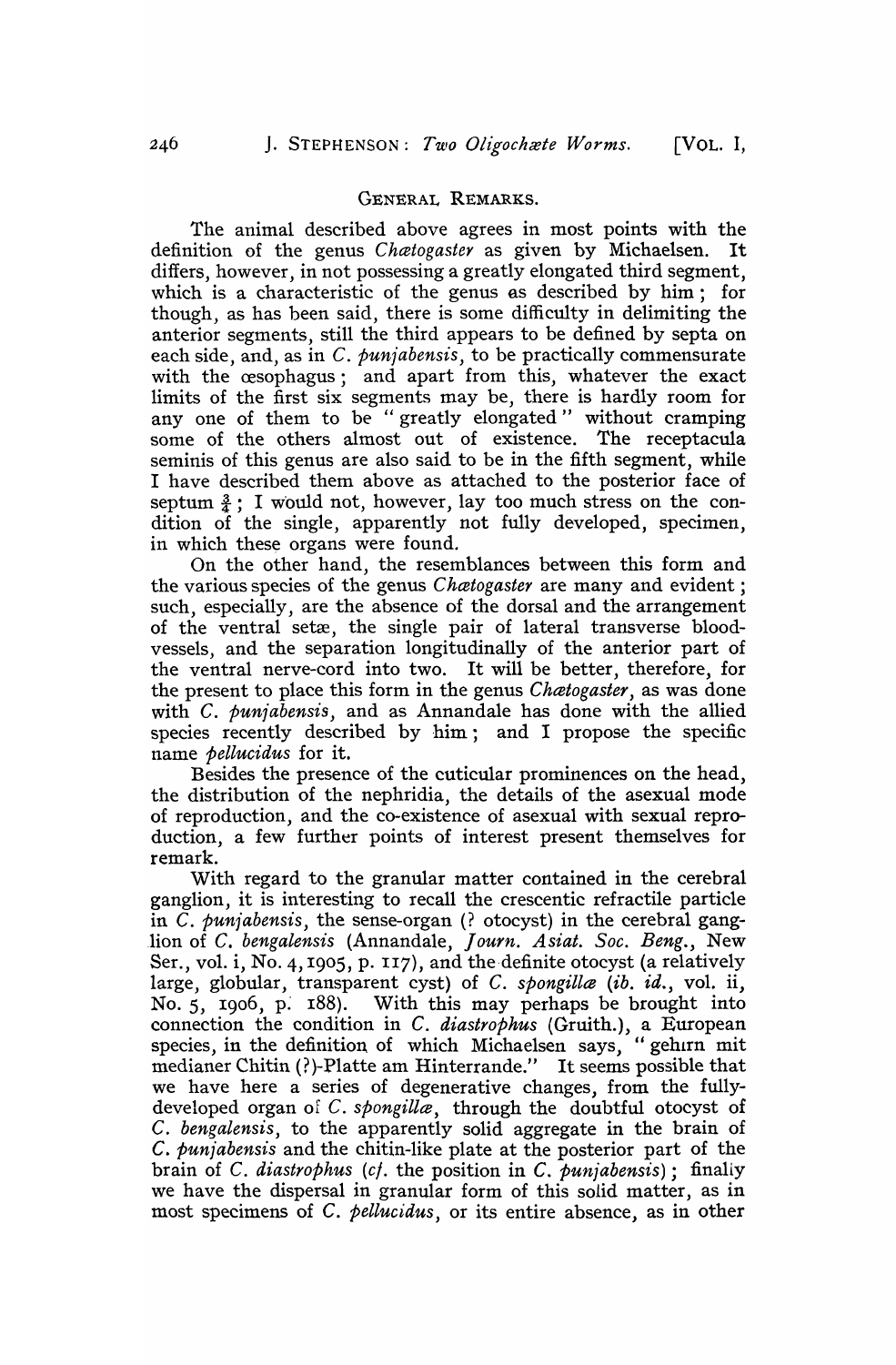$1907.$ 

specimens; the variability in amount and distribution of this granular matter being perhaps correlated with the fact of its being here a " rudimentary organ."

What may be called the "buccal nerve commissure" does not appear to have been described in other species of *Chatogaster*: but here again *C. diastrophus* shows a related condition, the cesophagus being surrounded at its middle by a ganglionic ring.' In C. *crystallinus* (Vejd.) a similar ring surrounds the anterior end of the cesophagus; and the condition in C. *pellucidus* may be derived from this by supposing a still further forward shifting of this ring, which now takes origin from the commissures at the sides of the buccal cavity; as might be expected on the supposition of the homology of these structures, the fibres of the buccal commissure of C. *pellucidus* are derived from the ventral side, not from the cerebral ganglion.

The genital hairs and genital set a seem worthy of note. The latter appear to be modified in a direction contrary to what is usual; they abort to some extent, and cease to project. Since in this form the normal setxe (and the same is the case in C. *punjabensis)* project ventrally in a vertical direction, with little or no lateral inclination, they could, if retained, only be a hindrance to copulation, and their abortion probably allows a closer apposition, necessary in the case of aquatic forms.

As to the segments in which the reproductive organs are contained, the ovary is evidantly in the sixth segment; as, being at the level of the set a of this segment, is also the opening of the vas deferens. The anterior portion of the vas deferens and the testis may, following the rule for the genus, be supposed to lie in the fifth segment, though there is here no means of fixing segmental limits. As previously said, the receptacula appear to be in the fourth segment; this is unusual in the Naididæ, and it may possibly be the case that the septa in front and beh.nd the cesophagus are septum  $\frac{3}{4}$  and  $\frac{1}{5}$  respectively, not  $\frac{2}{3}$  and  $\frac{3}{4}$  as I have assumed; in this case the œsophagus would occupy the fourth, not the third segment, and the pharynx both second and third, there being then no septum between the second and third segments. My numbering of the anterior segments of  $C$ . punjabens would also in tnis case require revision.

The absence of a clitellum, and the development of the spermatozoa wnile floating in the body-cavity are noteworthy.

ON THE INDIAN SPECIES OF THE GENUS CHÆTOGASTER.

Michaelsen (Oligochæta) in 1900 enumerates five species of Chætogaster, all fro.n Europe. Annandale, in describing C. ben*gatensts,* mentions that the genus has also been found In America, reierring, pernaps, to C. *gulosus*, Leidy, 1852, which Michaelsen calls dountful, and of wnich he gives no description. Within the last two years five species have been recorded from India, so that the extent of the genus has been doubled. The new species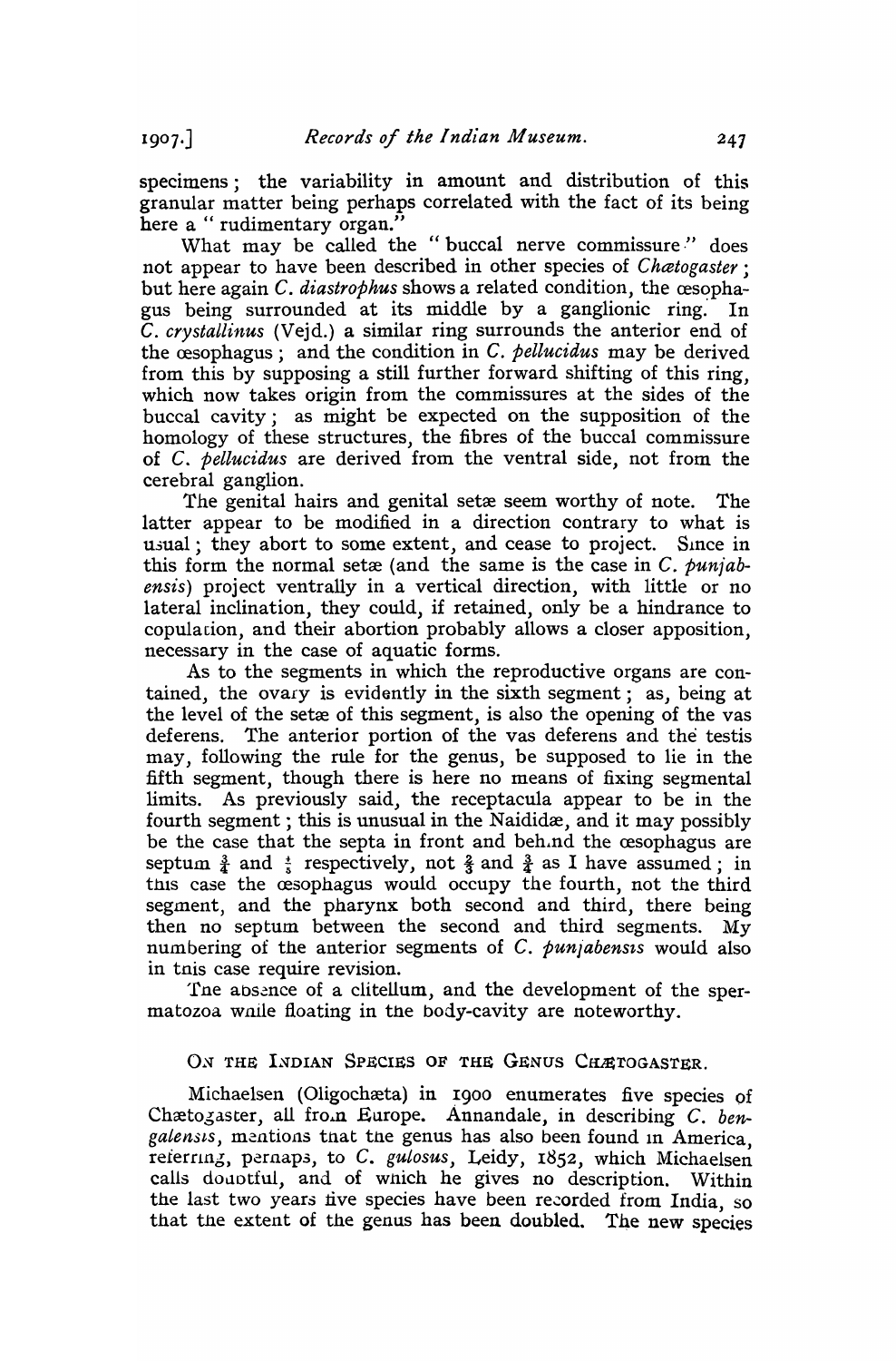are C. *bengalensis* and *spongilla* from Calcutta, described by Annandale *(loc. cit.);* another species not yet fully described and referred to by Annandale, its discoverer, in his second paper as C. *sp.;* and C. *puniabensis* and *pellucidus* from Lahore by me.

The literature of the European (and American) species is not accessible to me; but they appear to form a well-marked, homogeneous group, which, while agreeing with the Indian species in its broad outlines are separated from these latter by the elongation of the third segment and the absence of sense-organs or their rudiments. As to the first of these points, whatever be the exact delimitation of the segments in the anterior part of the bodies of the Indian specimens, it can be seen by referring to the published figures (as has been already mentioned for C. *pellucidus)* that, taking the first setal bundle to belong to the second segment, anl the second setal bundle to the sixth, there really is no room in any of them for a greatly elongated third segment. As to the second point, the chitinous (?) plate in the brain of C. *diastrophus* may represent a link of connection between the two groups. Another connecting link between the groups may be seen in the buccal nerve-commissure of C. *pellucidus* which, as stated above, may be compared with the circum-cesophageal ganglionic ring of two of the European species.

But whatever may be the case regarding these two geographical groups and their relationship, the Indian species appear to me to be closely related and to form a well-defined assemblage. Besides the characters already mentioned, which differentiate them' from the European species, the conformation of the alimentary canal and, as I hope to show, the normal number of segments of the animal and the mode of asexual reproduction, agree in the various members. The small cuticular projections on the head of C. *pellucidus* are also to be compared with the longitudinal rows of minute irregular tubercles on the head of C. *spongilla* and the small projections of the epidermis on the ventral surface of the anterior sucker of C. *bengalensis;* and the peculiar shape of the nodulus (the projection being one-sided and more abrupt distally) on the setre of C. *bengalensis* and *pellucidus-though* it may he found not to be confined to these two species—seems worthy of note.

The mere reading of the descriptions of the alimentary tract would lead one to suppose that there was a marked difference between . the Punjab and Bengal forms. For example, in C. *bengalensis* Annandale speaks of a narrow slightly coiled passage succeeding the pharynx, and leading into the  $c$ esophagus; the  $c$ esophagus being a large sac ( $v$ . fig. in text) divided by a permanent constriction into two: to the essophagus (which is thus the longest part of the alimentary tract) succeeds the intestine. The Punjab species, on the other hand, are described as having a small œsophagus, large dilated crop, stomach also considerably dilated, and lastly the intestine. It is, however, easy to see by referring to the figures that Annandale's "slightly coiled passage" is my œsophagus; the first dilatation of the esophagus corresponds to the crop, and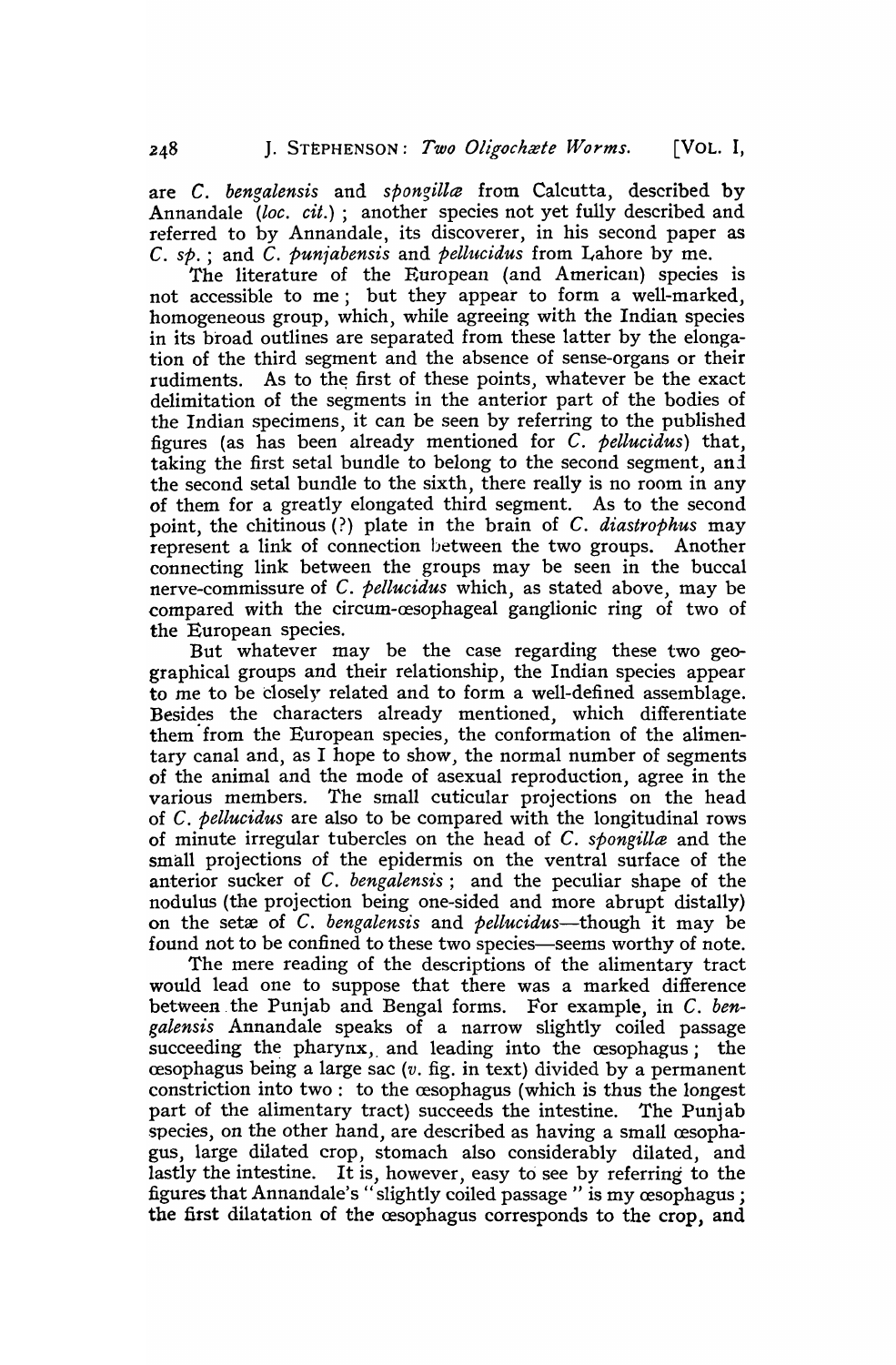the second to the stomach. I had not seen Dr. Annandale's paper when I wrote my description of C. *punjabensis*; and in the above account of C. *pellucidus* I have followed my former nomenclature, since it still seems to me more conyenient to have separate names for permanent and separate structures; and so long as such names. are not taken to imply homologies I think they are unobjectionable. Dr. Annandale, having access to the literature of the subject, may have used his names in accordance with the practice of European writers on the genus; though it appears that in those species the œsophagus is small, and never longer than the pharynx. In any case, if the terms "crop" and "stomach" are rejected, I would suggest that the division between " œsophagus" and "intestine" be taken at the line between my "crop" and "stomach," -not behind the "stomach"; the difference in character of the walls changes at this point, at least in the two species with which I am acquainted. Detailed descriptions of the alimentary tract of C. *spongilla* and C. *sp.* are not given; but the same two dilatations, in the same relative positions, are seen in the figures of both; and in all five species the relation of the crop (or first dilatation of the cesophagus) to the setæ of the sixth segment (which occur about one-third the length of the crop from its posterior end), and of the stomach (or second dilatation of the œsophagus) to those of the seventh and eighth segments, is the same.

The above is merely a question of nomenclature; what follows has to do not merely with nomenclature, but also with a difference of interpretation, especially with regard to the appearances which Annandale describes in his three forms as the clitellum. It must always be dangerous to draw conclusions on *a priori* grounds by arguing from one form to another, however closely related; and I feel that my temerity is especially great when these conclusions conflict with the interpretations given by Dr. Annandale after his examination of the forms themselves. But I cannot help thinking that the appearances described and figured in his two papers as the clitellum of his three species are the same as those I have called the zones of budding; and that the clitellum is really the site of a future division of the animal, and is not concerned with sexual reproduction in any way.

Reference to Annandale's figures, and a comparison with those given in the present paper and those previously given in the account of C. *puniabensis,* will show that the clitellum corresponds in position to one of the sites of future division. Thus the clitellum is stated to occupy the tenth and eleventh segments in C. *bengalensis;* the figure of this species, which shows the clitellum as being behind the setæ of segment 10, may be compared with the anterior half of the as yet undivided animal shown in fig. 5 of the

<sup>1</sup> Not strictly in the case of C. *bengalensis*, in which the setre of the ninth segmentalso come into relation with the stomach; unless indeed (which I think possible.) a second. less permanent. constriction towards the posterior end of the stomach in this form represents the division between stomach and intestine in the others; the relations of the setal bundles to the divisions of the alimentary tract would then be identical throughout.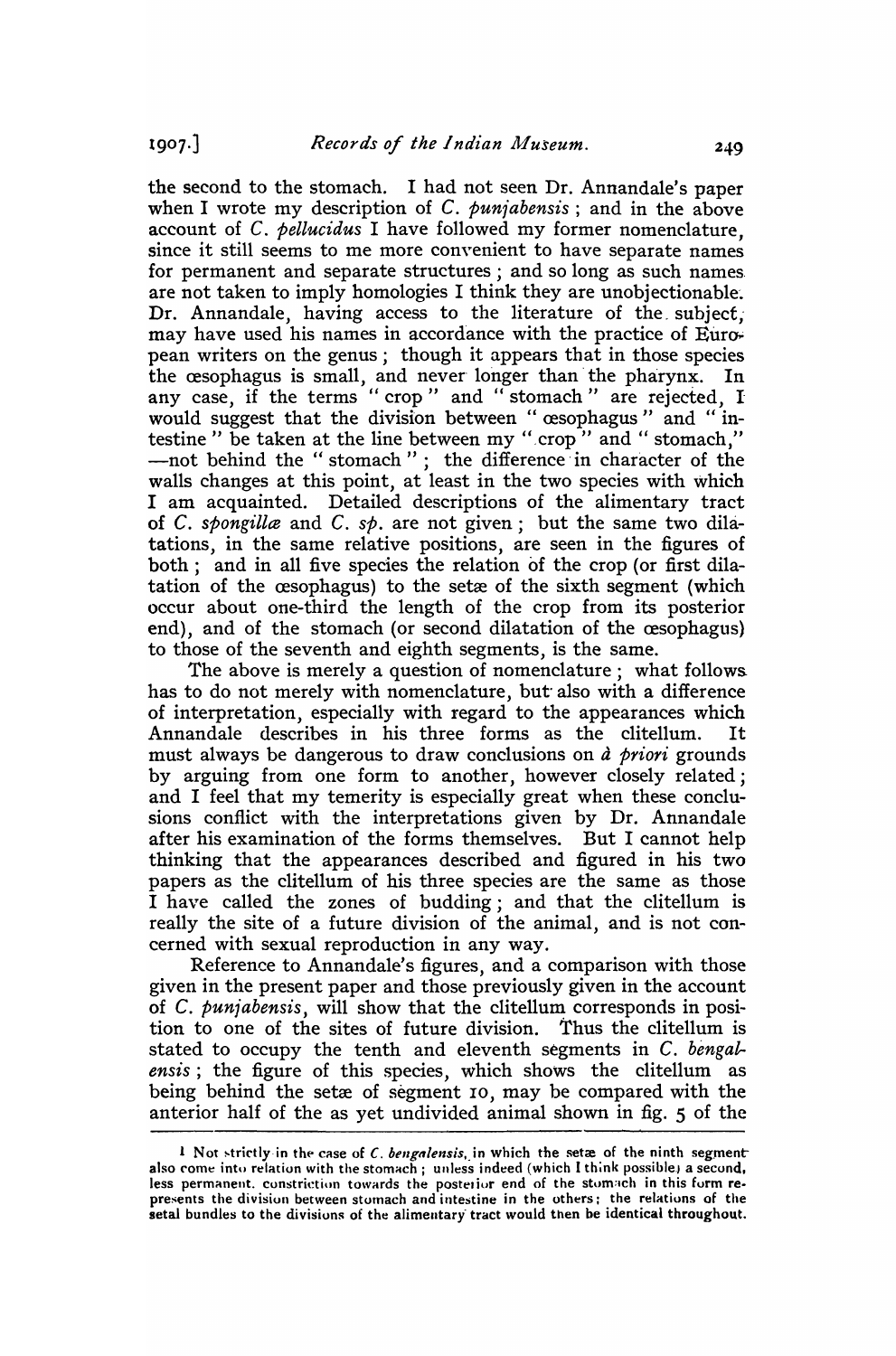present paper; they differ only in the fact of an. extra, newlydeveloped group of setæ in front of the constricted zone in the latter specimen; or, if the figure of C. *bengalensis* is compared with the posterior part of fig. 5, the correspondence is only incomplete as regards the number of segments at the posterior end of the animal. Similarly the figure of C. *bengalensis* resembles the anterior half .of fig. 7 of the present paper, with this difference, that very minute new setæ are beginning to form in the region under discussion in the latter.

The figures of C. *spongilla* and C. *sp.* in Annandale's second paper Inay be compared with the present fig. 4; the bud in fig. 4 shows a few more segments than the buds in Annandale's figures, the clitellum, however, corresponds to the lateral expansion of the nerve-cord behind the eighth segment in fig. 4; the length of the interval between this and the next and more prominent constriction appears to be two fully developed segments in C. *spongilla*, three in fig. 4, four in C.  $s\phi$ .

The nature of the change at this region also appears to correspond; the clitellum is not a specially protuberant region, as in other Naididæ, but appears to be somewhat, if only slightly, constricted, and the figures appear to give evidence of a slight superficial transverse wrinkling of the skin. This is comparable with what occurs at this situation in C. *pellucidus.* In Annandale's figures, again, the alimentary tract is somewhat blurred and indefinite at this region; I have found this to be the case on account of the lateral upgrowths of nervous matter, and also because of a closer connection between the tract and the body-wall. .

The statement that the clitellum exists even in young animals just separated (in C. *bengalensis)* may be compared with what was stated above, that even the youngest free animal  $(cf.$ text-fig. 2 and pl. x, fig. 3) shows the commencement of formation of a zone of budding behind the eighth segment. The fact that the clitellum is achaetous may be explained by a reference to fig.  $7$ ; the extremely minute newly developing set as of this specimen would have been absent had it been examined a little earlier, and would not have been detected as it was, had not a high magnification been employed.

I have not, even in the sexual animal, noted a clitellum; the zone of budding, the nature of which is evident, occurs however in the same place. But I wish to guard against saying that a clitellum does not occur; it probably develops later; in Nais and *Pristina*, according to my observations, it is not present until the genital products are far more conspicuous than they are in the sexual *Chcetogaster* above described. And I would mention, in conclusion, that the Limicolæ have (so far as known) the clitellum on the genital segments themselves; a clitellum in *Chatogaster* on the tenth and eleventh segments would be much posterior to the genital segments.

The above comparisons seem to me to show that the structures described by Dr. Annandale and myself in different ways are really